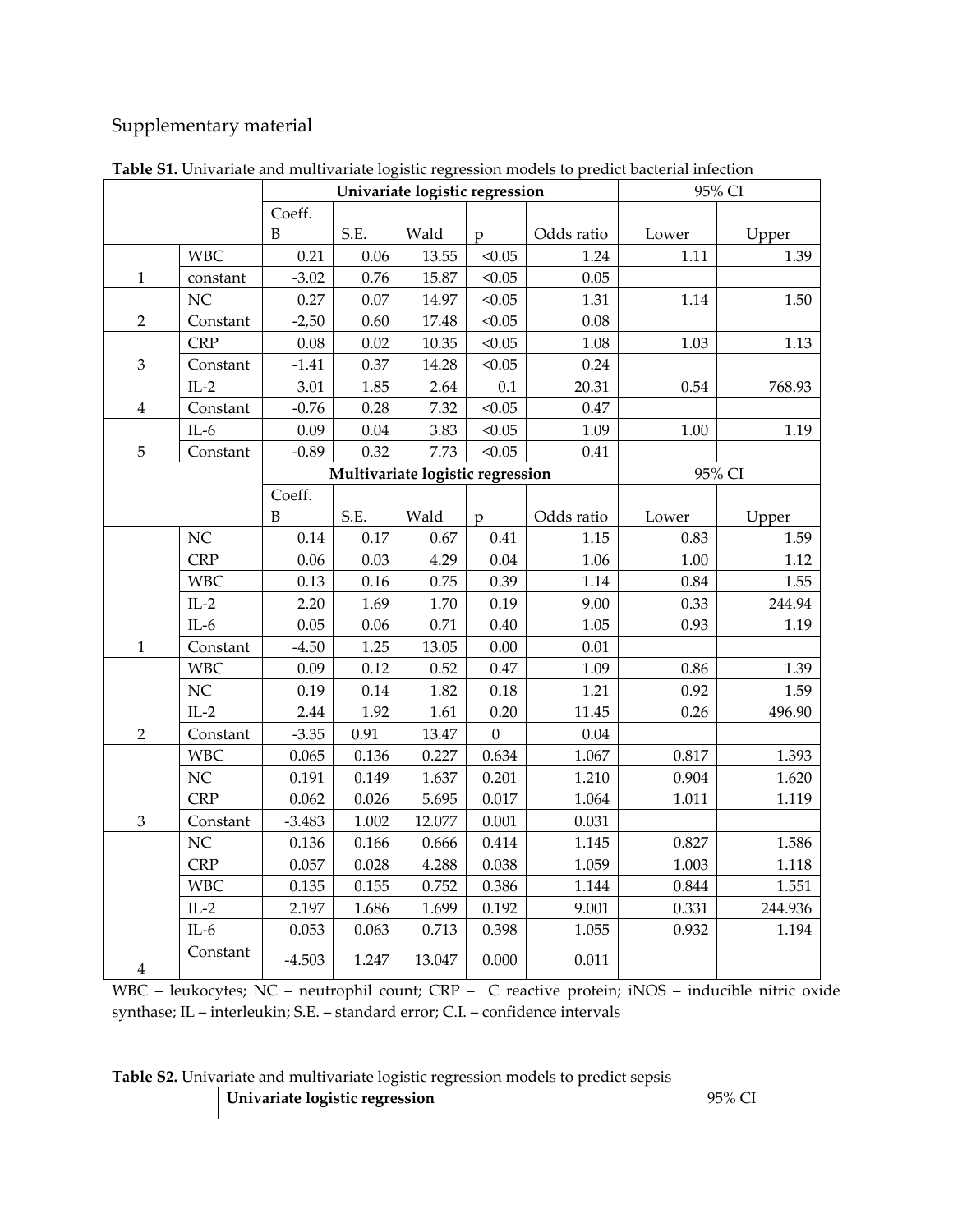|                |            | Coeff. B | S.E.     | Wald                             | p        | Odds ratio | Lower | Upper  |
|----------------|------------|----------|----------|----------------------------------|----------|------------|-------|--------|
|                | <b>CRP</b> | 0.031    | 0.014    | 4.913                            | 0.027    | 1.032      | 1.004 | 1.061  |
|                | constant   | $-3.841$ | 0.818    | 22.064                           | $\theta$ | 0.021      |       |        |
| $\overline{2}$ | $IL-10$    | 0.003    | 0.002    | 2.566                            | 0.109    | 1.003      | 0.999 | 1.008  |
|                | Constant   | $-3.175$ | 0.610    | 27.044                           | $\theta$ | 0.042      |       |        |
|                |            |          |          |                                  |          |            |       |        |
|                |            |          |          | Multivariate logistic regression |          |            |       | 95% CI |
|                |            | Coeff. B | S.E.     | Wald                             | p        | Odds ratio | Lower | Upper  |
|                | <b>CRP</b> | 0.04     | 0.02     | 4.93                             | 0.03     | 1.04       | 1.00  | 1.07   |
|                | $IL-10$    | $\Omega$ | $\Omega$ | 2.18                             | 0.14     | 1.00       | 1.00  | 1.01   |

CRP – C reactive protein; IL – interleukin; S.E. – standard error; C.I. – confidence intervals

| Table S3. Extended Table 4 (receiver-operating characteristic curve analysis and diagnostic performance |
|---------------------------------------------------------------------------------------------------------|
| of different biomarkers and their combinations) with positive and negative predictive values.           |

|                        | <b>Biomarker</b>    | ROC AUC            |            | Youden  | Optimal        | Se,  | Sp,  | <b>PPV</b> | NPV           |
|------------------------|---------------------|--------------------|------------|---------|----------------|------|------|------------|---------------|
|                        |                     | (CI 95%)           |            | Index J | $Cut$ -Off     | $\%$ | $\%$ | $\%$       | $\frac{1}{2}$ |
| BI<br>$\overline{v}$ s | <b>WBC</b>          | 0.796              | $(0.683 -$ | 0.631   | 10             | 89   | 74   | 69         | 91            |
| $\it VI$               |                     | 0.883)             |            |         |                |      |      |            |               |
|                        | NC                  | 0.821              | $(0.711 -$ | 0.571   | $\overline{7}$ | 79   | 79   | 71         | 85            |
|                        |                     | 0.902)             |            |         |                |      |      |            |               |
|                        | <b>CRP</b>          | 0.770              | $(0.653 -$ | 0.488   | 12             | 60   | 88   | 77         | 77            |
|                        |                     | 0.862)             |            |         |                |      |      |            |               |
|                        | $WBC + NC + CRP$    | 0.884              | $(0.786 -$ | 0.702   | 0.340          | 89   | 81   | 64         | 88            |
|                        |                     | 0.948              |            |         |                |      |      |            |               |
|                        | $IL-2$              | 0.610              | $(0.486 -$ | 0.286   | 0.3            | 28   | 100  | 100        | 68            |
|                        |                     | 0.724)             |            |         |                |      |      |            |               |
|                        | $IL-6$              | 0.700              | $(0.578 -$ | 0.370   | $\overline{2}$ | 68   | 69   | 60         | 76            |
|                        |                     | 0.804)             |            |         |                |      |      |            |               |
|                        | sTREM-1             | 0.656              | $(0.533 -$ | 0.393   | 18             | 54   | 86   | 71         | 74            |
|                        |                     | 0.766)             |            |         |                |      |      |            |               |
|                        | $WBC + NC + IL-2$   | 0.863              | $(0.759 -$ | 0.655   | 0.327          | 82   | 83   | 68         | 90            |
|                        |                     | 0.933)             |            |         |                |      |      |            |               |
|                        | $WBC + NC + IL-2 +$ | $0.880(0.780-946)$ |            | 0.655   | 0.320          | 82   | 83   | 71         | 93            |
|                        | $IL-6$              |                    |            |         |                |      |      |            |               |
|                        | $WBC + NC + CRP$    | 0.942              | $(0.859 -$ | 0.774   | 0.326          | 96   | 81   | 75         | 95            |
|                        | $+ IL-2 + IL-6$     | 0.984)             |            |         |                |      |      |            |               |
| Sepsis                 | <b>CRP</b>          | 0.807              | $(0.695 -$ | 0.523   | 17             | 75   | 77   | 16         | 98            |
| vs non-                |                     | 0.891)             |            |         |                |      |      |            |               |
| sepsis                 | $IL-10$             | 0.837              | $(0.730 -$ | 0.735   | 14             | 75   | 98   | 75         | 98            |
|                        |                     | 0.915)             |            |         |                |      |      |            |               |
|                        | $IL-10 + CRP$       | 0.860              | $(0.756 -$ | 0.735   | 0.312          | 75   | 98   | 50         | 98            |
|                        |                     | 0.931)             |            |         |                |      |      |            |               |